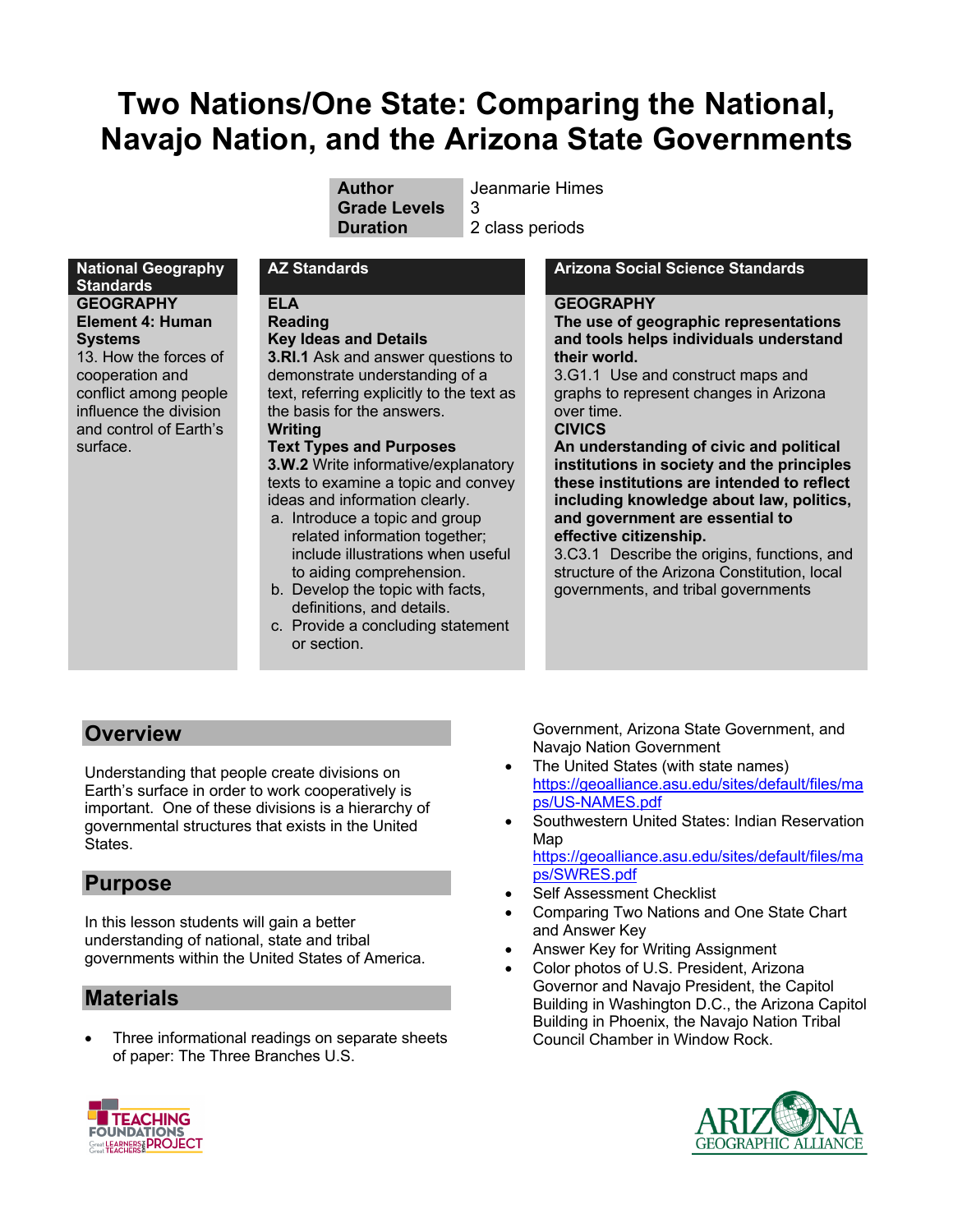# **Objectives**

The student will be able to:

- 1. Read nonfiction text underlining main ideas about the three types of government.
- 2. Compare and contrast national, state and tribal government systems.

# **Procedures**

*Prerequisite Skills: Students should know the three branches of the United States government and how to underline key words and phrases.*

*Before Session One: Obtain large, color photos of current U.S. President, AZ Governor, and Navajo Tribal President. Laminate if possible.*

#### **SESSION ONE**

- 1. Introduce the lesson by saying, "Here are three photographs of important leaders. Can you name all three?" Hold up color photos of current U.S. President, AZ Governor, and Navajo Tribal President.Have a few students share their answers with the class.
- 2. Say "Today and tomorrow we will be reading about how power is divided on the national, state, and tribal levels. When you are finished reading and underlining important facts, you will then complete a chart that will be used for a writing assignment."
- 3. Distribute The United States map (with state names) https://geoalliance.asu.edu/sites/default/files/m aps/US-NAMES.pdf
- 4. and project the Southwest United States: Indian Reservation Map. https://geoalliance.asu.edu/sites/default/files/m aps/SWRES.pdf
- 5. Have students draw and color the Navajo Reservation green on the U.S. map. Then they can color the rest of Arizona orange. Have them put the U.S. map in a safe spot.
- 6. Distribute the informational readings about The Three Branches of the U.S. Government, Arizona State Government, and Navajo Nation Government. Divide students into partners.
- 7. Explain to the students that they will need to read critically and underline key concepts. Once they have finished the three readings, they will complete a chart comparing the three governments. Model what to do by projecting the the U.S. Government reading and underlining/hightling the key ideas as the students identify them. Continue to do the same with the other two readings or have

partners work independently to underline key ideas..

- 8. When students have completed the readings, distribute the Comparing Two Nations and One State Chart with their partner or as a whole group activity.
- 9. Have students discuss how cooperation is a huge part of a governmental system. (Possible answers: each branch depends on each other, each branch checks each other so one doesn't gain too much power, members of each branch must cooperate with each other for the public good, with cooperation things go forward quickly and smoothly, etc.

# **SESSION TWO**

- 1. Introduce today's session by saying, "Here are three photographs of important government buildings. Can you name all three? Talk to a neighbor for the next few seconds to see how many you can name and tell who works in each of the buildings?" Have a few students share their answers with the class.
- 2. Distribute the Self Assessment Checklist and explain that students will write at least one paragraph. The paragraph will include 3 sentences describing how the three governments are alike. Then they will write about one way that the governments are different. Their paragraph(s) should have an introduction and conclusion. Discuss the checklist and give students time to construct their paragraph(s).

# **Assessment**

Student writing can be graded with the 6 Traits Writing Rubric in the areas of Ideas and Organization. A score of 4 or higher will be considered mastery.

The Comparing Two Nations and One State Chart can be graded for accuracy with 80% or higher considered mastery.

Map work can be graded for accuracy. Mastery will be considered 100%.

# **Extensions**

Have students select a tribal government and research its tribal seal. What does the tribe use as symbols and words to describe its own community?

# **Sources**